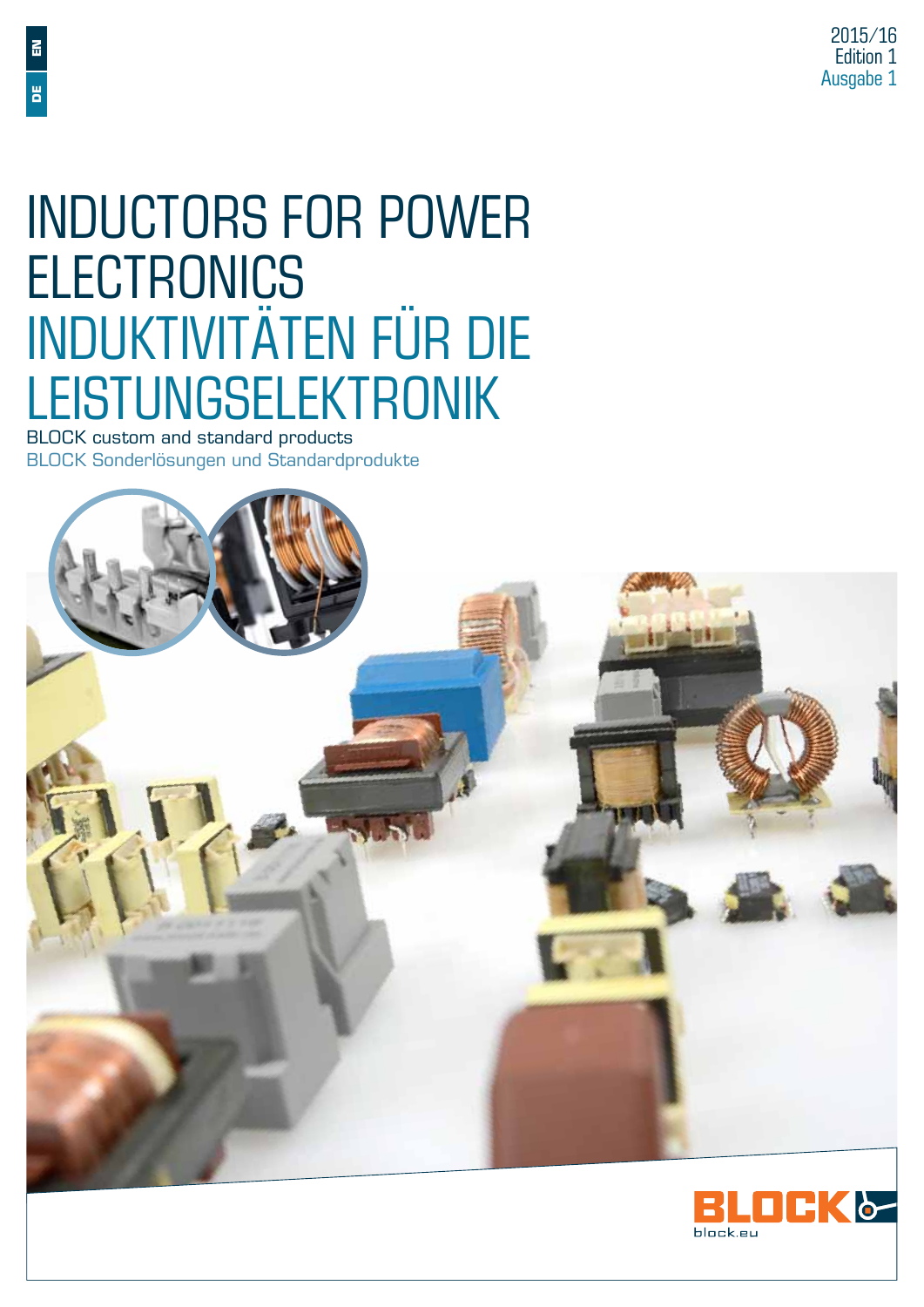### inductors MADE BY BLOCK INDUKTIVITÄTEN MADE BY BLOCK

We are your reliable partner for inductive components, offering a high level of expertise in development and a high manufacturing depth.

We maintain the same consistently high degree of quality for minimal order quantities and series production. With this in mind, various manufacturing facilities are available across Europe, America and Asia. Our products excel with their high degree of efficiency, long service life and technological advancements and are manufactured in accordance with international standards.

Bei induktiven Bauelementen sind wir Ihr zuverlässiger Partner mit hoher Entwicklungskompetenz und Fertigungstiefe. Kleinstauflagen und Serien liefern wir in gleichbleibend hoher Qualität. Hierfür stehen uns verschiedene Fertigungsstandorte in Europa, Amerika und Asien zur Verfügung. Unsere Produkte zeichnen sich durch Effizienz, Langlebigkeit und technologischen Fortschritt aus und werden nach internationalen Standards gefertigt.

 $IMPEX$ Vacuum pressure impregnation Vakuum-Druck-Imprägnierung

**XDF** Vacuum potting technology Vakuum-Verguss-Technik

Winding technology Wickeltechnik Fully automated winding Vollautomatische Fertigung

Worldwide logistics Weltweite Logistik

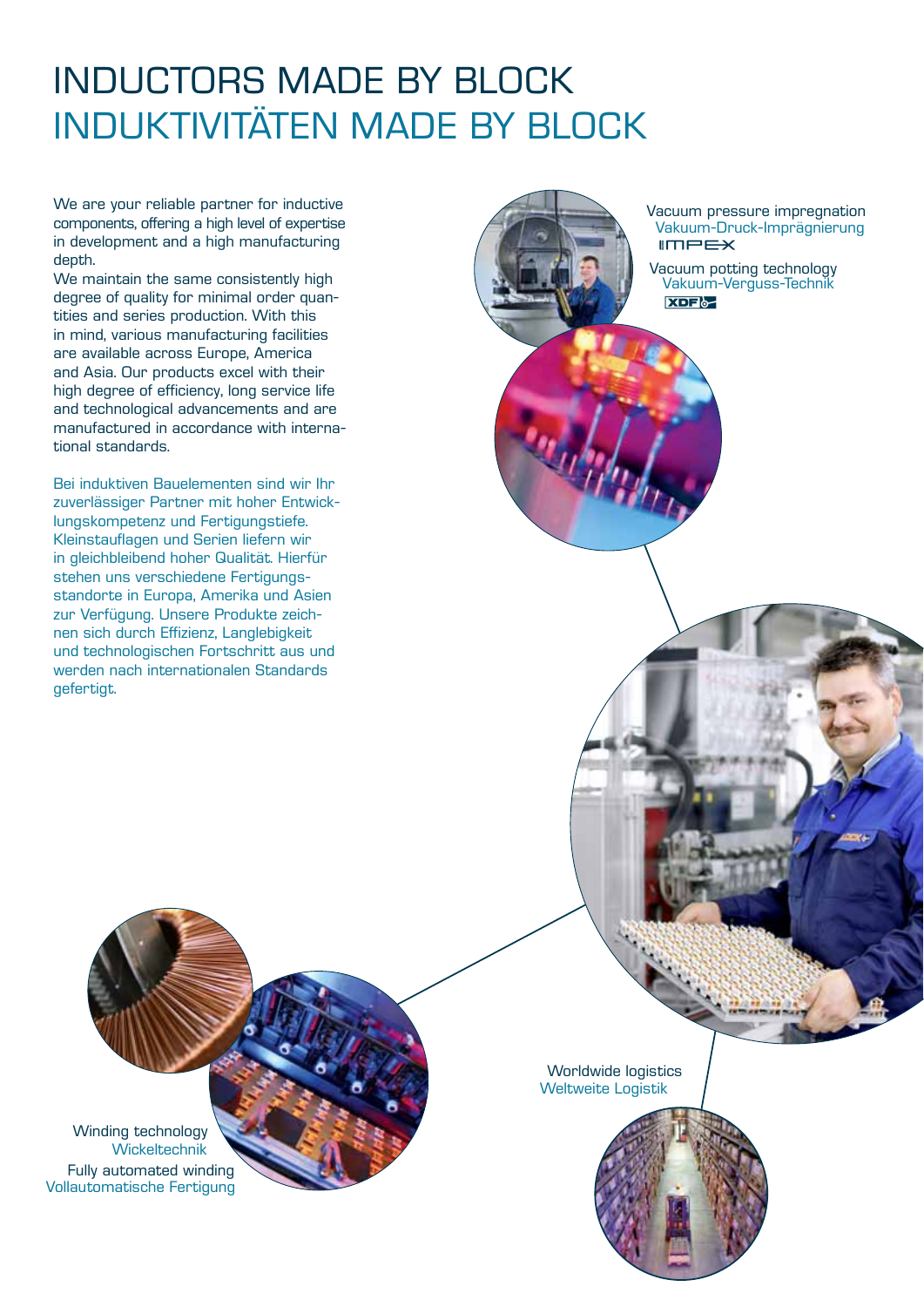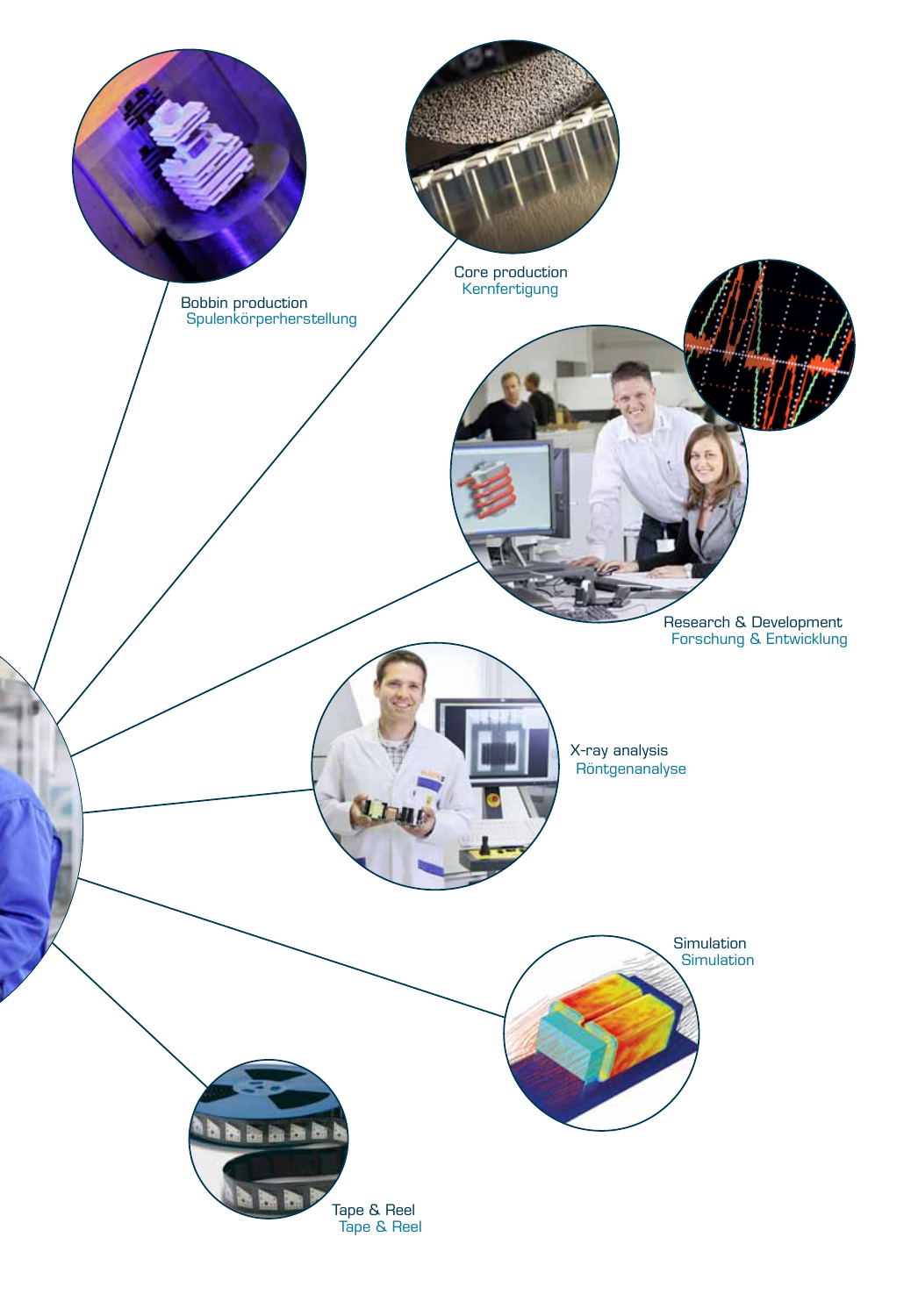#### inductors made for you INDUKTIVITÄTEN MADE for you

**Main transformers HAUPTÜBERTRAGER** 

> **encapsulation vollverguss**

21112

STROMKOMPENSIERTE DROSSELN

**Common-mode chokes**

Optimal winding design for a wide range of switched mode power supply topologies. For special applications, we are able to create bobbins in line with customer requirements. Optimaler Wickelaufbau für verschiedene Schaltnetzteiltopologien. Für besondere Anwendungen erstellen wir kundenspezifische Spulenkörper.

- **n** Input voltages up to 1000 V Eingangsspannungen bis 1000 V
- Switching frequencies up to 250 kHz Taktfrequenz bis 250 kHz
- Core forms primarily EE, ETD, EFD, PQ Kernformen vorzugsweise EE, ETD, EFD, PQ
- **Vacuum impregnation** Vakuum-Imprägnierung

Customer-specific 1- to 4-phase common-mode toroidal reactors for print assembly Kundenspezifische 1- bis 4-phasige stromkompensierte Ringkerndrosseln für Printmontage

- Current up to 100 A Strom bis 100 A
- Vertical or horizontal design on assembly support or encapsuled in plastic housing Stehende oder liegende Ausführung auf Montageträger oder vergossen im Kunststoffgehäuse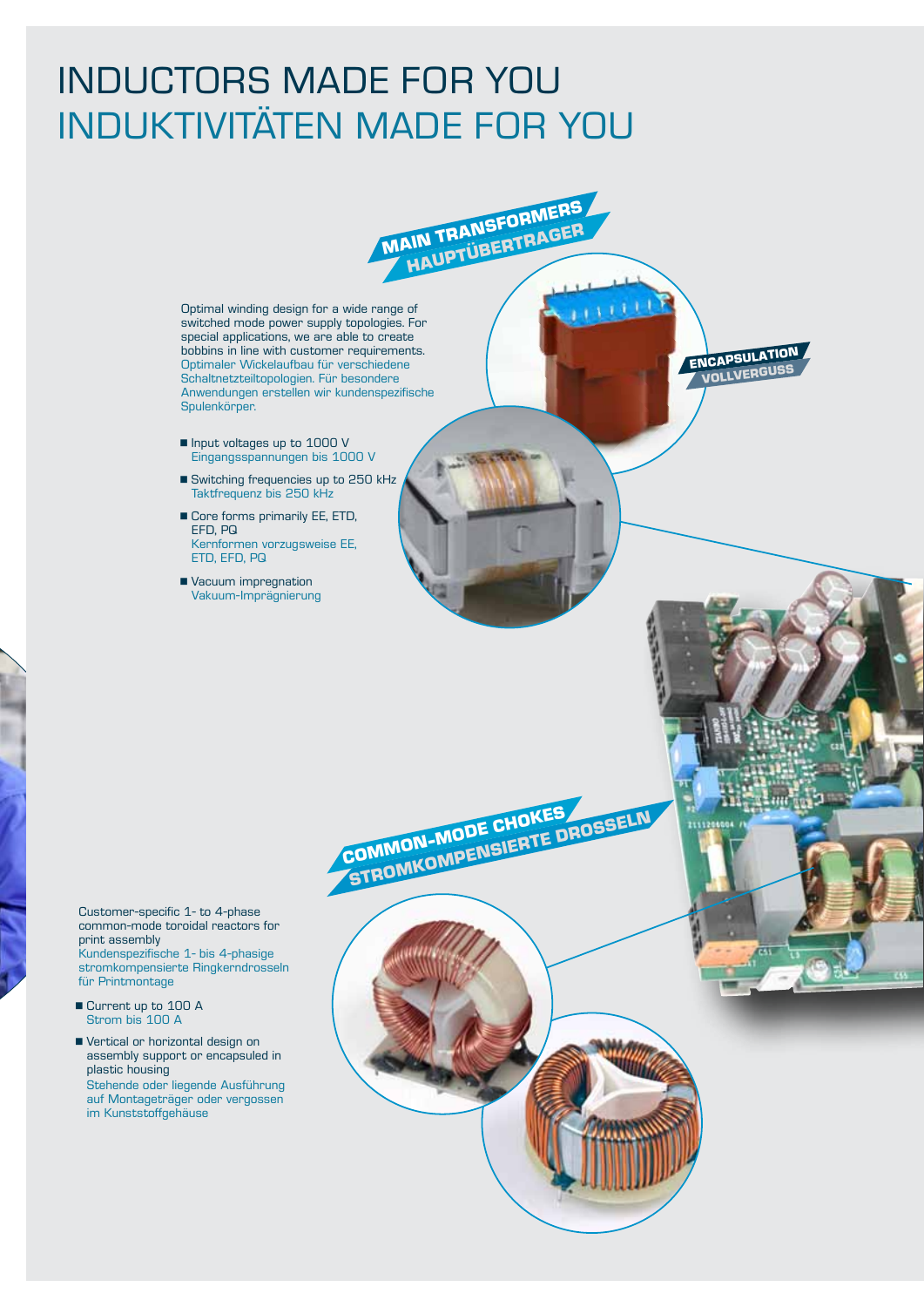## **Info**

We can implement a UL insulation system class B 130 °C or class F 155 °C, upon request.





Customer-specific DC reactor as PFC reactor or output reactor Kundenspezifische DC-Drossel als PFCoder Ausgangsdrossel

- Current up to 50 A Strom bis 50 A
- Voltages up to 1000 V Spannungen bis 1000 V
- **Core materials ferrite, iron powder,**  Sendust, High Flux, Mega Flux, MPP Kernmaterialien Ferrit, Eisenpulver, Sendust, High Flux, Mega Flux, MPP

Customer-specific transformers for controlling power semiconductors Kundenspezifische Übertrager zur Ansteuerung von der Leistungshalbleiter

- **n** Insulation voltages up to 1000 V Isolationsspannung bis 1000 V
- $\blacksquare$  Power 1 W 10 W Leistung 1 W - 10 W
- **F** Small leakage inductance Kleine Streuinduktivität